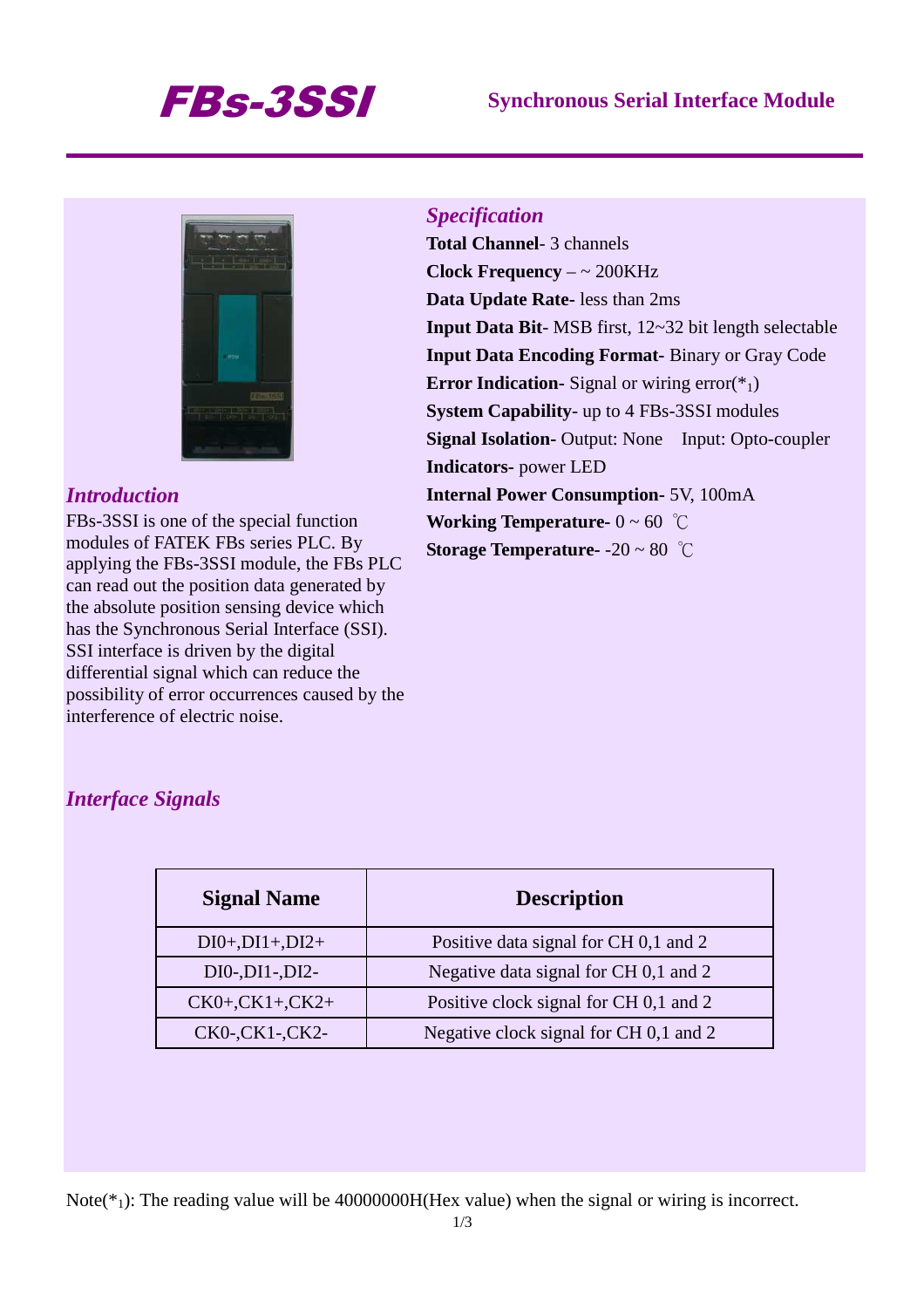

## *Module Outline*



### *Illustrated Wiring Diagram*



## *LED Indicator*

POW: power indication, red LED.